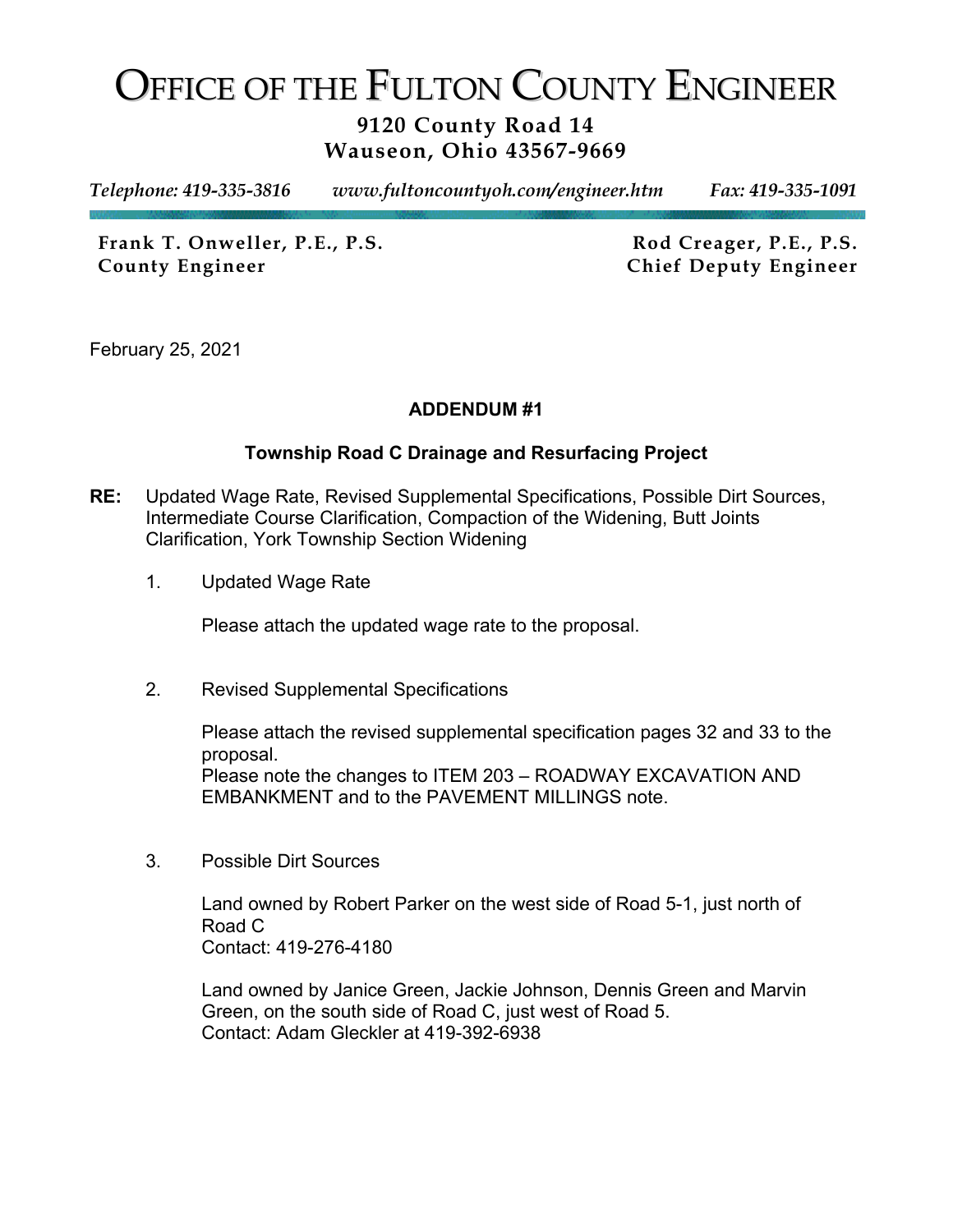The Intermediate Course is to be Type 1. It is incorrectly listed as Type 2 on the typical section.

The York Township Section will be an overlay with 1.5" intermediate and 0.75" of 424, no planing on this section. There is quantity for a butt joint at SR109. The depth difference in the intermediate course at the township line will be addressed with a transition in the intermediate material from 1.5" to 0.75". The transition will begin 25' east and west of the township line, for a 50' total length.

5. Compaction of the Widening

It is preferred that vibratory static rollers be used, however, trench rollers or static attachments will be allowed as long as the trench roller requirements in Table 401.13-2 are met.

6. Butt Joints Clarification

Butt joints quantities are included at each intersecting road, including subdivision roads, and are figured at a 4' width. The milling and resurfacing of the butt joints can be completed at the same time as the mainline or completed separately.

7. York Township Section Widening

The widening on the York Township section will take place from the township line to the west 730'. The road is already 20' wide on the west end.

There is also a small amount of widening at the SR109 spur radii, just north of Road C. About 4' of widening on each of the two radii.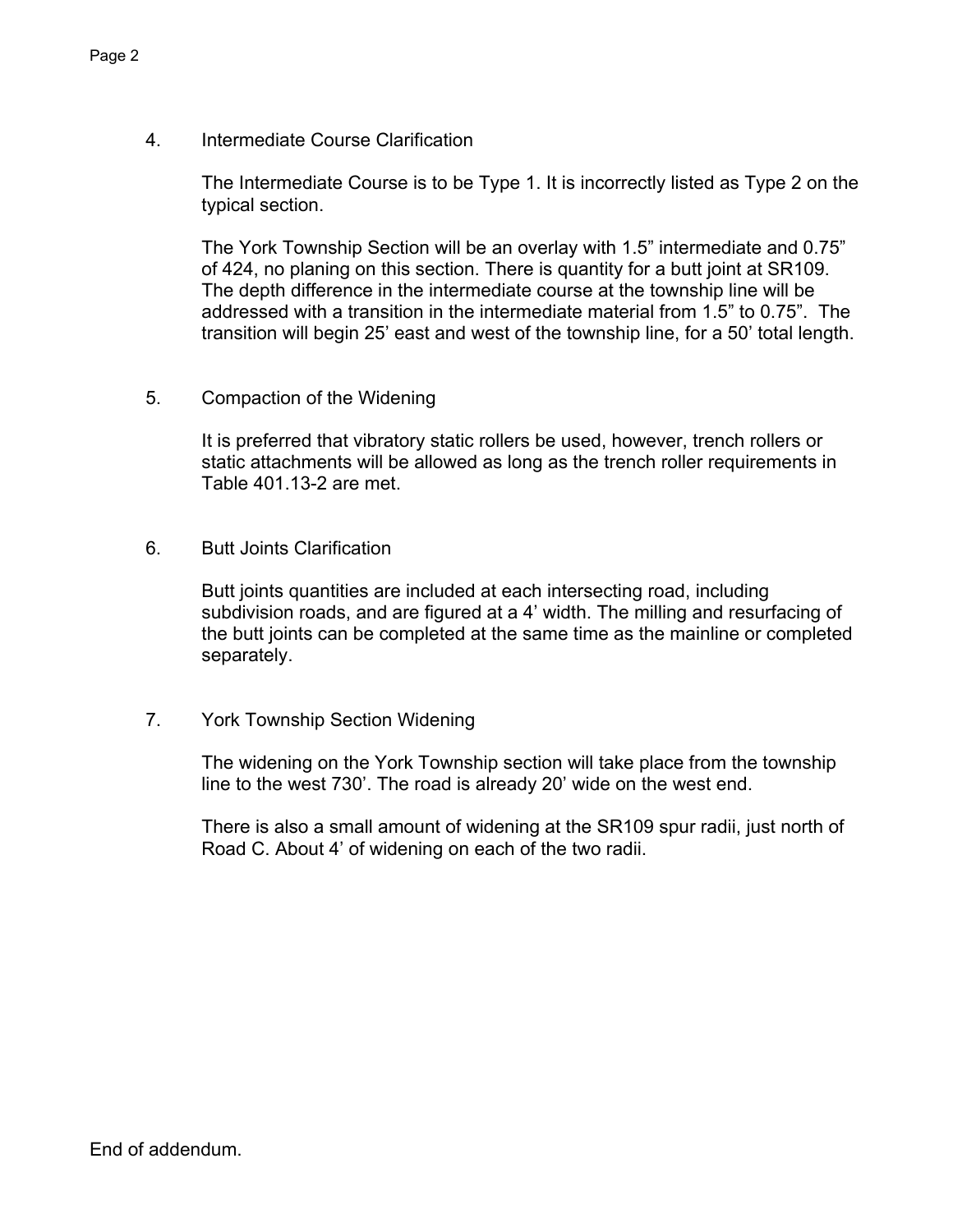# Prevailing Wage Rate **Skilled Crafts**

Name of Union: Electrical Local 8 Lt Commercial Northern

## Change #: LCN01-2021bLoc8in

## Craft: Electrician Effective Date: 02/17/2021 Last Posted: 02/17/2021

|                                                        |         | <b>BHR</b> | <b>Fringe Benefit Payments</b> |         |            |        |                |        | Irrevocable<br>Fund        |        | <b>Total</b><br><b>PWR</b> | Overtime<br>Rate |
|--------------------------------------------------------|---------|------------|--------------------------------|---------|------------|--------|----------------|--------|----------------------------|--------|----------------------------|------------------|
|                                                        |         |            | H&W                            | Pension | App<br>Tr. | Vac.   | <b>Annuity</b> | Other  | <b>LECET</b> MISC<br>$(*)$ | $(*)$  |                            |                  |
| Classification                                         |         |            |                                |         |            |        |                |        |                            |        |                            |                  |
| Electrician<br>Class A<br>(less than 2<br>$\vert$ yrs) |         | \$41.81    | \$14.32                        | \$7.25  | \$0.63     | \$0.00 | \$0.00         | \$0.41 | \$0.00                     | \$0.00 | \$64.42                    | \$85.32          |
| Electrician<br>Class B(2)<br>thru 3 yrs)               |         | \$39.81    | \$14.32                        | \$9.19  | \$0.60     | \$0.00 | \$0.00         | \$0.41 | \$0.00                     | \$0.00 | \$64.33                    | \$84.23          |
| Class C (3-<br>$\vert$ 4 yrs)                          | \$38.81 |            | \$14.32                        | \$10.16 | \$0.58     | \$0.00 | \$0.00         | \$0.41 | \$0.00                     | \$0.00 | \$64.28                    | \$83.68          |
| $ CE-3 $<br>12,001-<br>14,000 Hrs                      | \$26.31 |            | \$6.35                         | \$0.79  | \$0.84     | \$0.00 | \$0.79         | \$0.00 | \$0.00                     | \$0.10 | \$35.18                    | \$48.34          |
| $CE-2$<br>10,001-<br>12,000 Hrs                        | \$20.67 |            | \$6.35                         | \$0.62  | \$0.84     | \$0.00 | \$0.62         | \$0.00 | \$0.00                     | \$0.10 | \$29.20                    | \$39.54          |
| $CE-1$<br>$ 8,001 -$<br>$ 10,000 \text{ Hrs} $         | \$18.79 |            | \$6.35                         | \$0.56  | \$0.84     | \$0.00 | \$0.56         | \$0.00 | \$0.00                     | \$0.10 | \$27.20                    | \$36.60          |
| $CW-4$<br>$6,001-$<br>8,000 Hrs                        | \$16.91 |            | \$6.35                         | \$0.51  | \$0.84     | \$0.00 | \$0.51         | \$0.00 | \$0.00                     | \$0.10 | \$25.22                    | \$33.68          |
| $CW-3$<br>$ 4,001 -$<br>6,000 Hrs                      | \$15.03 |            | \$6.35                         | \$0.45  | \$0.84     | \$0.00 | \$0.45         | \$0.00 | \$0.00                     | \$0.10 | \$23.22                    | \$30.73          |
| $CW-2$<br>$2,001-$<br>4,000 Hrs                        | \$14.09 |            | \$6.35                         | \$0.42  | \$0.84     | \$0.00 | \$0.42         | \$0.00 | \$0.00                     | \$0.10 | \$22.22                    | \$29.27          |
| $CW-10-$<br>2,000 Hrs                                  | \$13.15 |            | \$6.35                         | \$0.39  | \$0.84     | \$0.00 | \$0.39         | \$0.00 | \$0.00                     | \$0.10 | \$21.22                    | \$27.80          |
| Class D(4<br>or More<br>Years)                         | \$38.31 |            | \$14.82                        | \$10.15 | \$0.57     | \$0.00 | \$0.00         | \$0.41 | \$0.00                     | \$0.00 | \$64.26                    | \$83.41          |
| Apprentice                                             | Percent |            |                                |         |            |        |                |        |                            |        |                            |                  |
| 1st 0-900<br>hrs                                       | 30.00   | \$12.54    | \$13.05                        | \$0,38  | \$0.19     | \$0.00 | \$0.00         | \$0.41 | \$0.00                     | \$0.00 | \$26.57                    | \$32.84          |

https://wagehour.com.ohio.gov/w3/Webwh.nsf/\$docUniqIDAll/852565B80070693285257C75006A3CA2?opendocument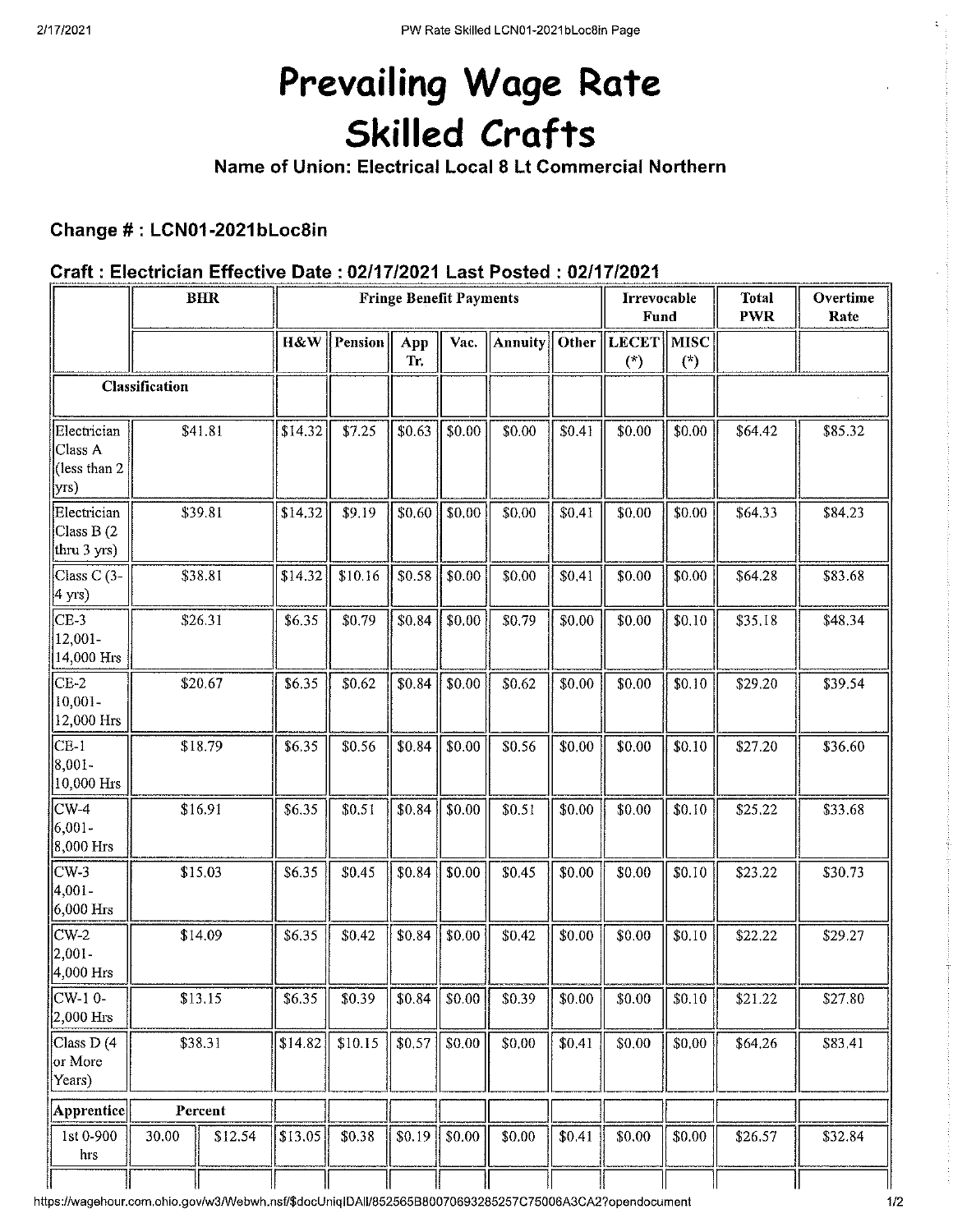PW Rate Skilled LCN01-2021bLoc8in Page

| 2nd 901-<br>$1800$ hrs  | 40.00 | \$16.72 |                                 |        |                                                   | $\ \$13.37\ $ \$0.50 $\ \$0.25\ $ \$0.00 $\ \$0.00\ $ \$0.41 $\ $ |                    | \$0.00 | $\parallel$ \$0.00 $\parallel$ | \$31.25 | \$39.62 |
|-------------------------|-------|---------|---------------------------------|--------|---------------------------------------------------|-------------------------------------------------------------------|--------------------|--------|--------------------------------|---------|---------|
| 3rd 1801-<br>3300 hrs   | 50.00 | \$20.91 | $\parallel$ \$13.20 $\parallel$ | \$3.63 | \$0.31    \$0.00                                  | \$0.00                                                            | \$0.41             | \$0.00 | \$0.00                         | \$38.46 | \$48.91 |
| 4th 3301-<br>4800 hrs   | 60.00 | \$25.09 | $\parallel$ \$13.42 $\parallel$ | \$4.35 | $\parallel$ \$0.38 $\parallel$ \$0.00 $\parallel$ | \$0.00                                                            | $\parallel$ \$0.41 | \$0.00 | \$0.00                         | \$43.65 | \$56.19 |
| 5th 4801-<br>$6300$ hrs | 70.00 | \$29.27 | $\parallel$ \$13.65 $\parallel$ | \$5.08 | $\parallel$ \$0.44 $\parallel$ \$0.00 $\parallel$ | \$0.00                                                            | \$0.41             | \$0.00 | \$0.00                         | \$48.85 | \$63.48 |
| 6th 6300-<br>8000 hrs   | 80.00 | \$33.45 | $\ $ \$13.87                    | \$5.80 | $\parallel$ \$0.50 $\parallel$ \$0.00 $\parallel$ | \$0.00                                                            | \$0.41             | \$0.00 | \$0.00                         | \$54.03 | \$70.75 |

Special Calculation Note: Special Calculation of Class A, B, C and D is for Journeymen with the 41. appropriate years of service who elect to contribute a higher amount to their pension plan. Other of cents is for Safety Training

## Ratio:

Journeymen - - - - - Max. Apprentices from 4 to  $6, \ldots, \ldots, 4$ from  $7 \text{ to } 9 \ldots \ldots \ldots 6$ etc

#### Jurisdiction (\* denotes special jurisdictional  $note$  :

DEFIANCE, FULTON, HANCOCK, HENRY, LUCAS, OTTAWA, PAULDING, PUTNAM, SANDUSKY, SENECA, WILLIAMS, WOOD

Construction Electrician and Construction Wireman Ratio

There shall be a minimum ratio of one inside Journeyman Wireman to every (4) employees of different classifications per jobsite. An Inside Journeyman Wireman is required on the project as the fifth (5th) worker or when apprentices are used.

Special Jurisdictional Note: The scope of work for the light commercial agreement shall apply to the following small medical clinics, stand-alone doctor and dentist offices with up to 600 amp service (not attached to a hospital), gas stations/convenience stores, fast food restaurants and franchised chain restaurants including independent bars and taverns, funeral homes, places of worship, nursing homes, assisted living facilities and day-care facilities under 15,000 sq ft, small office, retail/wholesale facilities under 15,000 sq ft with less than 10 units attached, storage units, car washes, express hotels and motels (4 stories or less) without conference or restaurants facilities, residential units (subject to Davis Bacon Rates) small stand-alone manufacturing facilities when free standing and not part of a larger facility (less than 15,000 sq ft) solar projects (500 panels or less) unless other wise covered under this agreement, lighting retrofits (when not associated with remodels involving branch recircuiting) Lighting retrofits shall be defined as the changing of lamps and ballasts in existing light fixtures and shall also include the one for one replacement of existing fixtures.

## Details: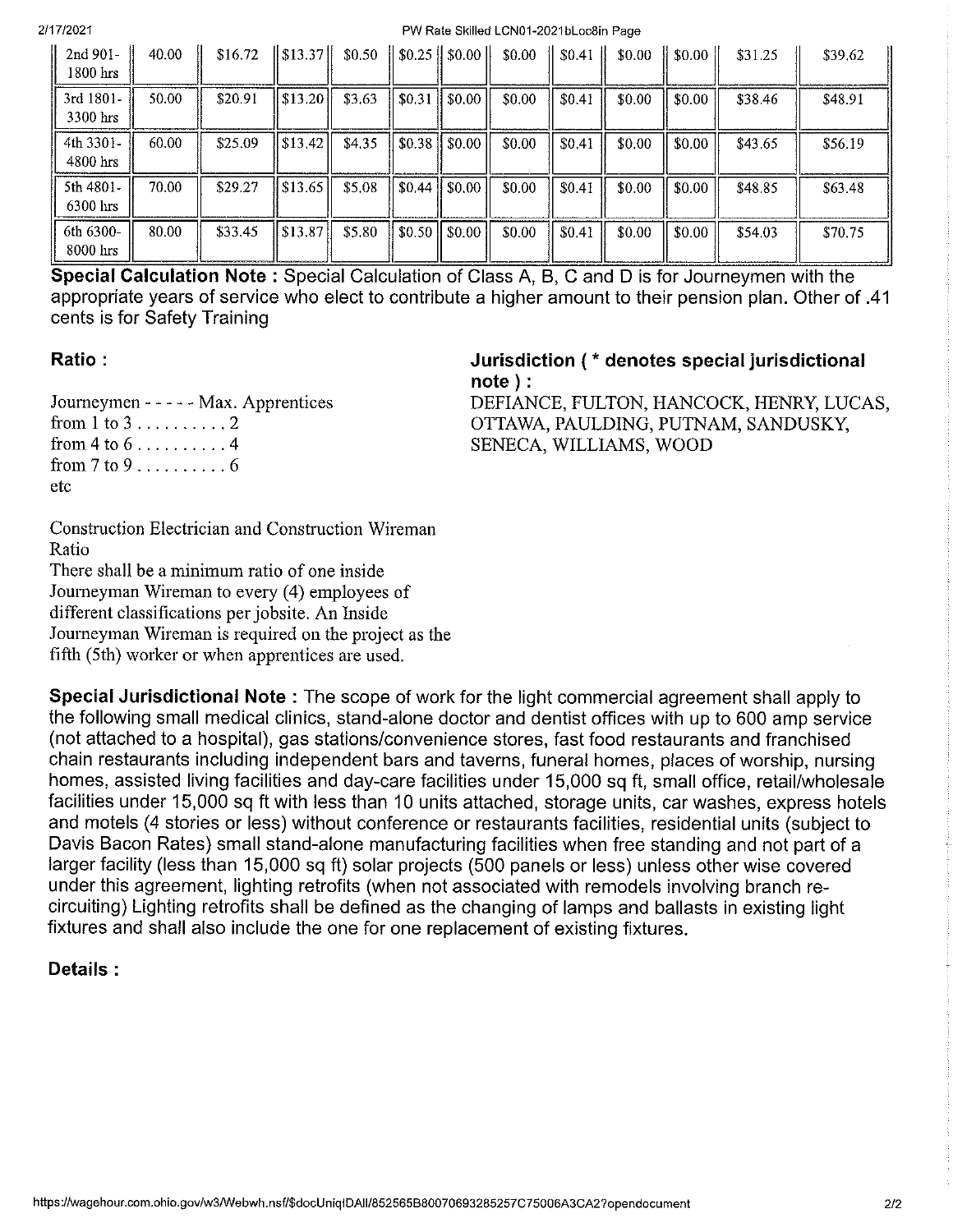included for this work. Asphalt or concrete for these approaches has been included under the appropriate line item, along with an additional line item for the removal of the existing material.

## **ITEM 203 - ROADWAY EXCAVATION AND EMBANKMENT**

This work shall consist of all excavation and embankment as directed by the **ENGINEER** or as detailed in the attached set of roadway construction plans. All material for this item shall conform to 703.16.A.

The **CONTRACTOR** shall be responsible for the disposal of any and all excessive and unsuitable excavated material.

## **ITEM 203 – EXCAVATION FOR PAVEMENT WIDENING**

Excavation for Pavement Widening shall be cut with a mill to the specified width and depth as shown. No graders, dozers, backhoes or excavators will be allowed to cut the widening unless the road is to be reclamated. The open trench shall be adequately maintained with barricades at all times. Placement of the proposed material shall follow close behind excavation operations so that the length of open trench is kept to a minimum. Any trenching across drives shall be immediately repaired so as to permit access. The trench may be left open overnight but must be adequately maintained and protected using drums with yellow lights attached. Proper drainage of the trench is the **CONTRACTOR'S** responsibility.

## **ITEM 253 – PAVEMENT REPAIRS**

**PAVEMENT REPAIRS** shall be 4' wide unless otherwise specified. The **CONTRACTOR** shall use equipment that can meet the specified width, If the **CONTRACTOR** brings in equipment that exceeds the specified width, then any extra c.y. beyond the specified width will not be paid for by the County or Township and will be at the **CONTRACTOR'S** expense.

## **ITEM 254 – PAVEMENT PLANING**

**PAVEMENT PLANING** shall be performed so that the milled surface is exposed to traffic for no more than 72 hours. The Proposed asphalt shall be placed as soon as possible, at a maximum of 72 hours, after the surface has been milled. If the surface is to be milled and also have deep repairs done, all must be completed in the 72 hour window. Should the **CONTRACTOR** fail to meet this requirement, the **CONTRACTOR** shall be assessed a penalty in the amount of \$500 per noncompliance road section